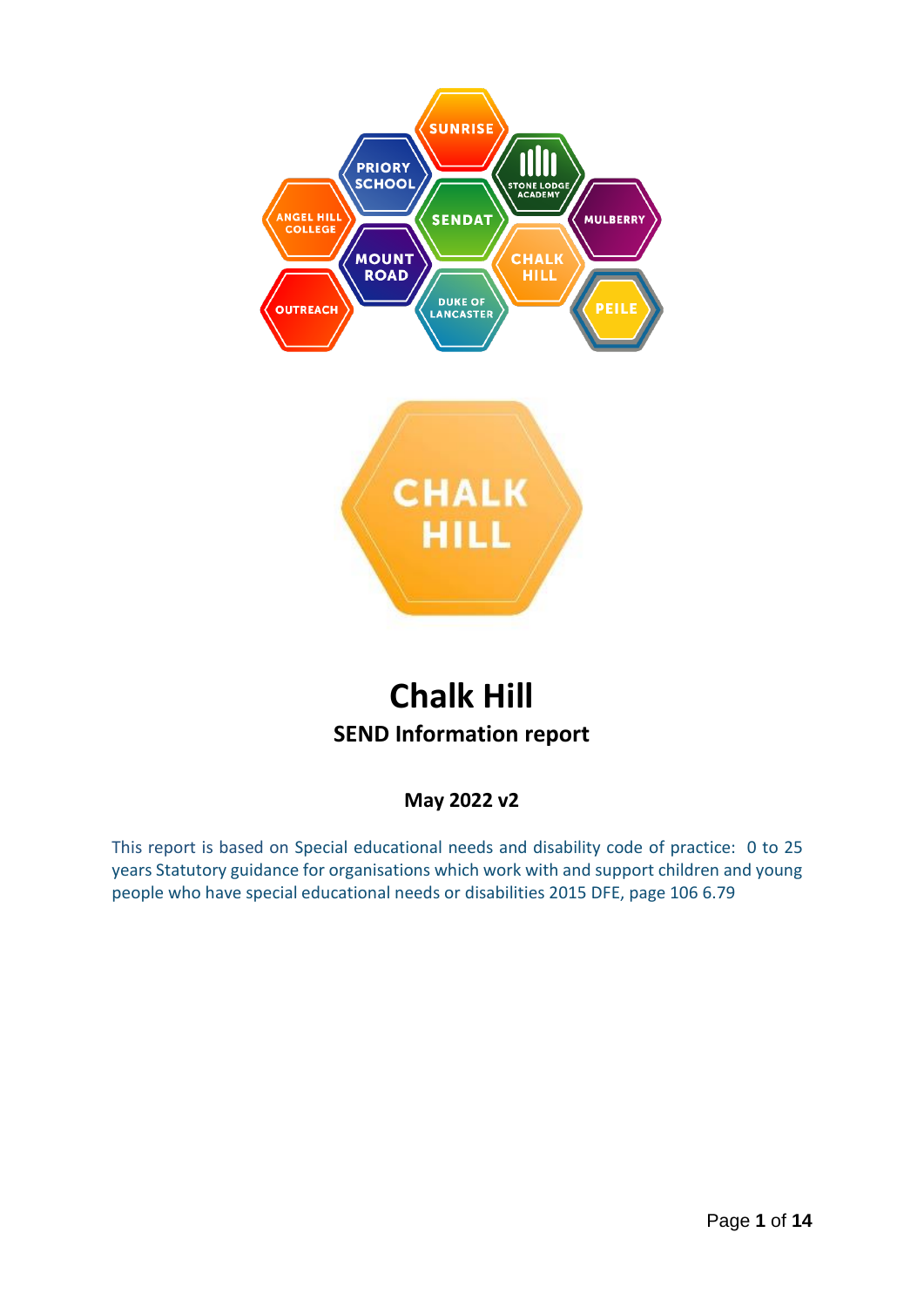# Contents

| SENDAT - Special Educational Needs and Disabilities Academy Trust 3 |  |
|---------------------------------------------------------------------|--|
|                                                                     |  |
|                                                                     |  |
|                                                                     |  |
|                                                                     |  |
|                                                                     |  |
|                                                                     |  |
|                                                                     |  |
|                                                                     |  |
|                                                                     |  |
|                                                                     |  |
|                                                                     |  |
|                                                                     |  |
|                                                                     |  |
|                                                                     |  |
|                                                                     |  |
|                                                                     |  |
|                                                                     |  |
|                                                                     |  |
|                                                                     |  |
|                                                                     |  |
|                                                                     |  |
|                                                                     |  |
|                                                                     |  |
|                                                                     |  |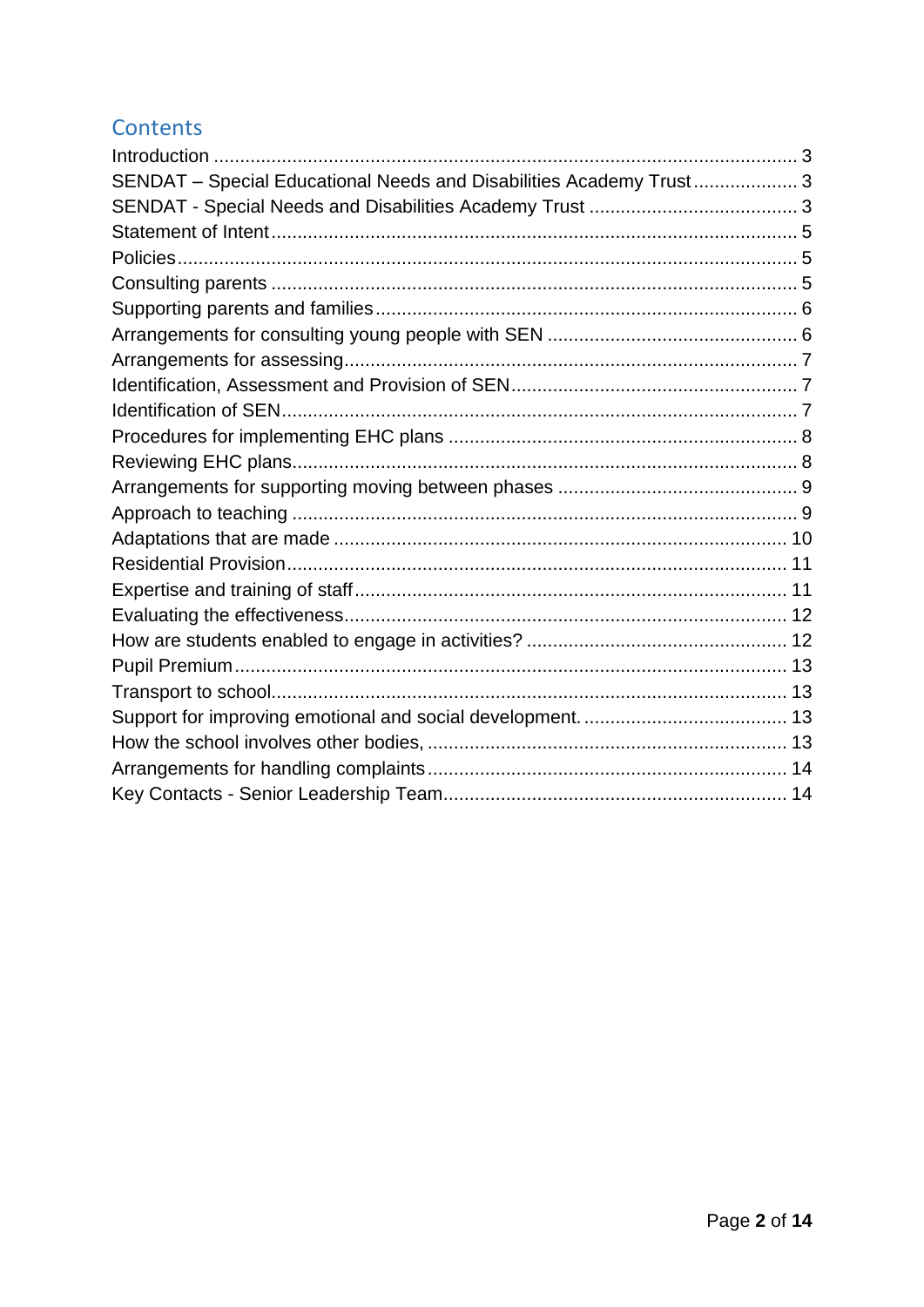#### <span id="page-2-0"></span>**Introduction** - the kinds of SEN that are provided for

Chalk Hill is an Alternative Provision (AP) Academy for boys with Social, Emotional and Mental Health needs. Residential places are provided for boys whose family and/or personal circumstances impact adversely upon educational engagement and opportunities. This includes, but is not exclusive to, those whose needs may be described as *Social, Emotional and Mental Health* and *Communication and Interaction* and other conditions. Some degree of additional special need will be considered under advisement.

The AP takes boys from KS2 (age 8) through to KS3 (age 14) across Suffolk who have been excluded or are at risk of permanent exclusion from mainstream settings. Currently there are 30 places with 12 places for boarders and 18 places for day pupils. All students are referred to us through Suffolk County Council and are taught in small classes, usually no more than 6 children with 2 members of staff.

Chalk Hill has boarding facilities for 12 boarders from Monday to Friday afternoon**.**

#### <span id="page-2-1"></span>**SENDAT – Special Educational Needs and Disabilities Academy Trust**

Chalk Hill joined SENDAT on 1st November 2019.

#### <span id="page-2-2"></span>**SENDAT - Special Needs and Disabilities Academy Trust**

SENDAT's purpose is to support and develop specialist provision both in the local area and more widely across the county. For more information visit [https://sendat.academy](https://sendat.academy/) SENDAT supports the growth of other specialist provisions, including:

- Chalk Hill Sudbury. Residential Pupil Referral unit for students in Key stages 2 and 3 <https://sendat.academy/chalkhill/>
- Duke of Lancaster Opened January 2022, new special school in Fakenham for students with communication and interaction difficulties. <https://sendat.academy/dukeoflancaster>
- Priory School in Bury St Edmunds is a founder sponsor of SENDAT (Special Educational Needs and Disabilities Academies Trust). Priory is a special school for students with complex MLD. It has 204 places from 5-18 (including sixth form) and 23 residential places.<https://sendat.academy/Priory/>
	- o Mount Road is a specialist class for students with ASD and challenging behaviour. The class is based at Priory school.
	- $\circ$  Priory Aspire is additional space for students who have difficulty with groups and mixes of children. Usually with co-occurring MLD and SEMH. This unit opened in January 2022.

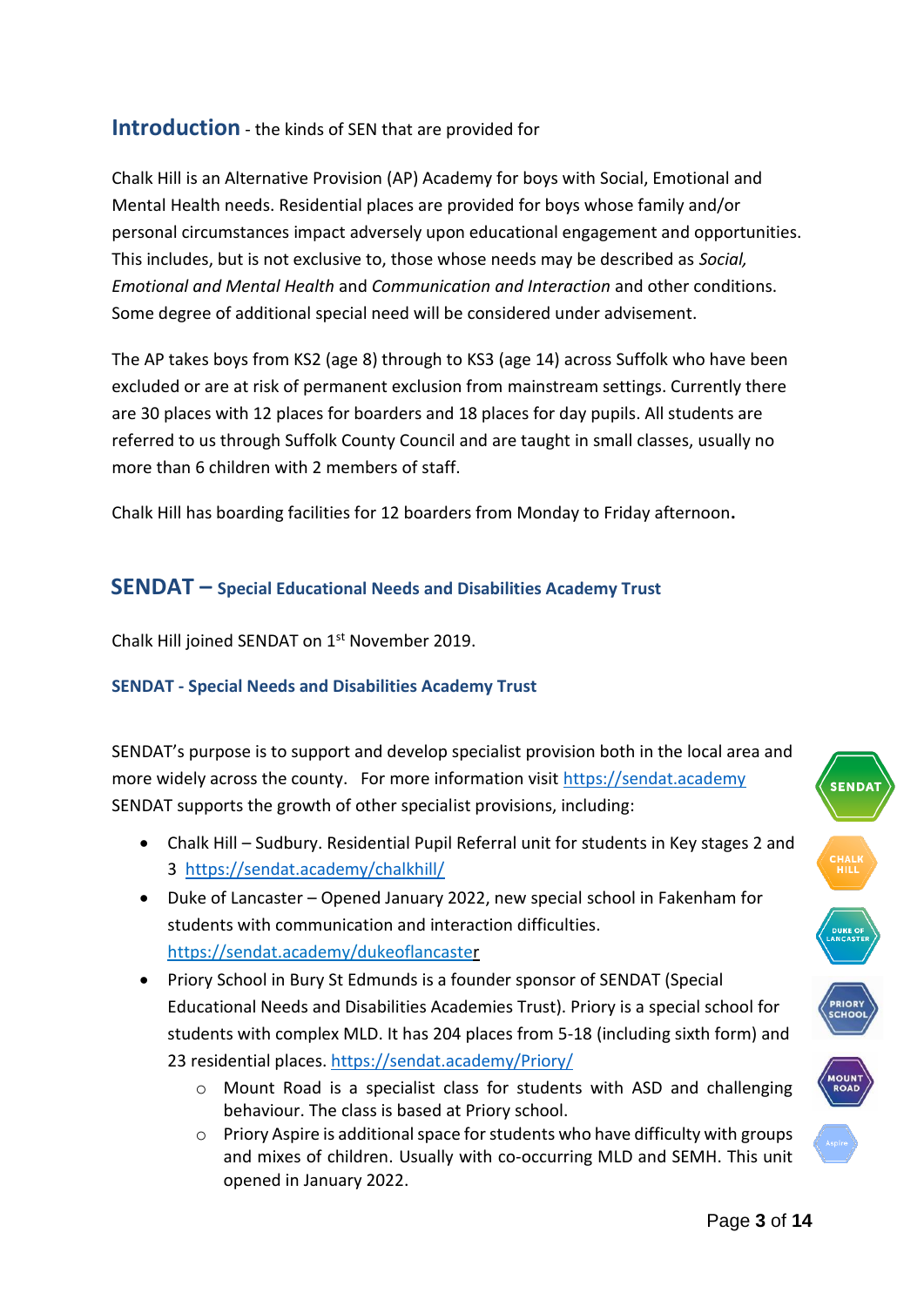- o Angel Hill College (AHC) for young people 16-25yrs with SEND. <https://sendat.academy/angelhill/>The main purpose of AHC is to support the successful transition of its students into mainstream further education.
- Stone Lodge Academy in Ipswich has 175 students ages 5-16 with complex MLD. [Https://sendat.academy/stonelodge/](https://sendat.academy/stonelodge/)
- Sunrise Academy joined SENDAT  $1<sup>st</sup>$  April 2022. Sunrise is based in Lowestoft and works with students with Social, Emotional, and Mental Health needs. <https://sendat.academy/sunrise/>
- Mulberry Opened September 2021, working in partnership with John Milton Academy Trust. Two Key stage 2 classes at Mendlesham Primary and Two classes for secondary ag students at Stowpland High School. For students who need some additional support but not a full special school place. <https://sendat.academy/mulberry/>
- Peile- Opened September 2021, working in partnership with Chantry Academy and the Active Learning Trust. Two classes for secondary age students at Chantry High School. For students who need some additional support but not a full special school place.<https://sendat.academy/peile/>
- SENDAT Outreach providing support to mainstream schools. For further information please visit <https://sendat.academy/outreach/>

**SENDAT provision supports students and families across Suffolk and Norfolk**

**For more information visit [https://sendat.academy](https://sendat.academy/)**





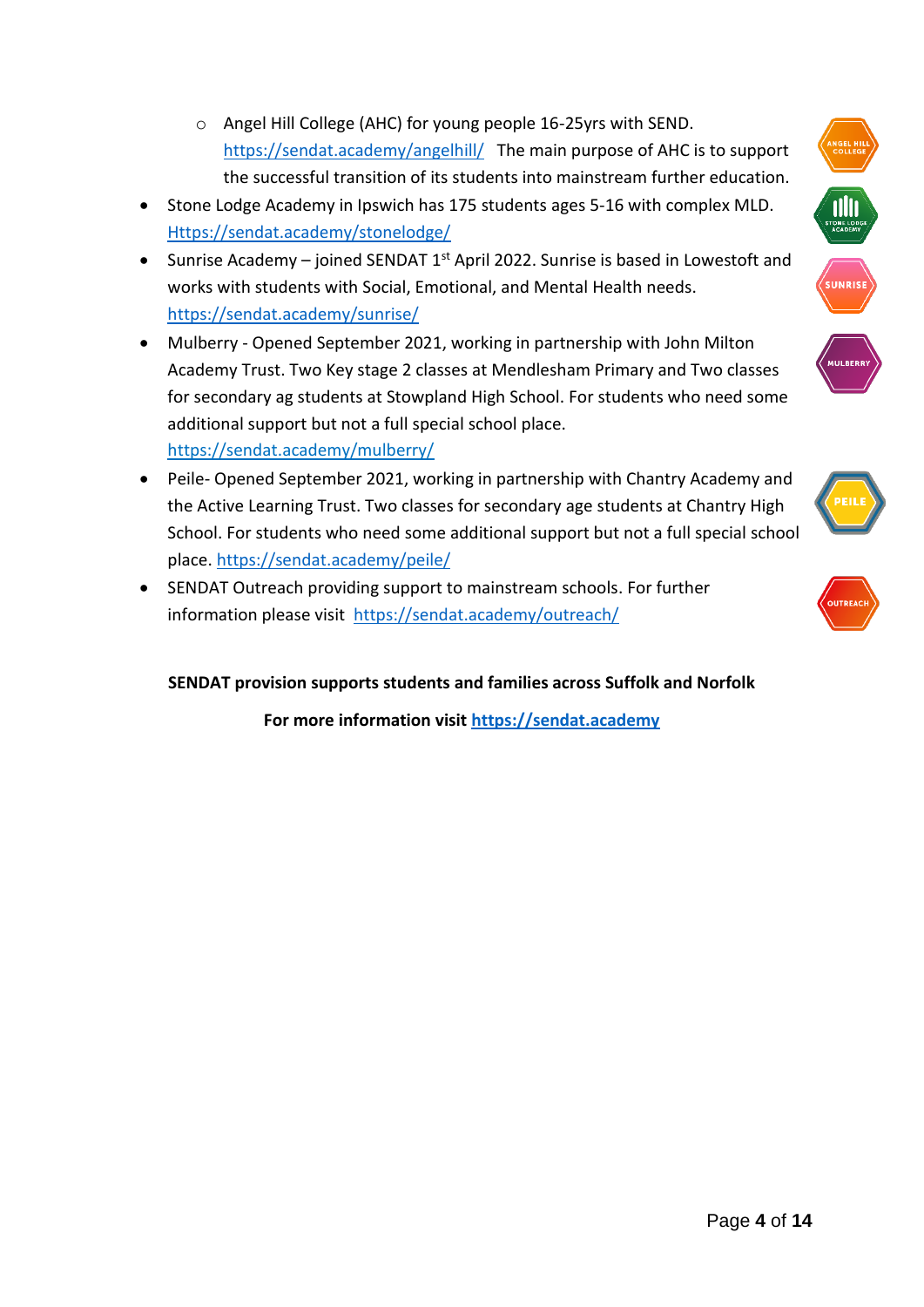# <span id="page-4-0"></span>**Statement of Intent**

Our vision is to develop well-rounded, confident individuals who can go forward into their adult lives prepared for the work environment and capable of being independent and productive citizens.

We believe that high quality education is best achieved when the needs of each individual pupil – social, emotional, spiritual and educational - are absolutely central to their development plan. Through focusing on students as individuals, we tailor challenging and enjoyable educational programmes to engage and motivate, directly meet their needs and provide truly personalised learning.

We work with each pupil, their parents / carers and other professionals to understand and work to overcome particular barriers to learning, so they can achieve their full potential within a secure and caring environment.

We will develop our capacity as an AP academy to enhance the range of experiences available to our students and offer them greater opportunities for personal, social, intellectual and physical development through both our day and residential provision. Linked to this, we will continue to work with the wider community to ensure Chalk Hill has a central place within it.

We believe that improving the quality of education is an ongoing process which involves monitoring, reflection and evaluation, leading to enhancement of best practice. We embrace the use of new technology where it will provide new opportunities for learning and teaching.

We will ensure that Chalk Hill continues to play a significant role in promoting the development of special needs provision locally, regionally and nationally.

We promote politeness and mutual respect towards all members of our community and are fully committed to promoting disability equality.

#### <span id="page-4-1"></span>**Policiesfor young people with SEN and assessing their needs.**

Policies are available for download from the trust website [www.sendat.academy](http://www.sendat.academy/)

#### <span id="page-4-2"></span>**Consulting parents of children with SEN and involving them in their child's education**

We recognise that most parents live too far away from school to bring their child to and from school. This can mean that parents can feel more disconnected from school. We endeavour to maintain positive contact in a range of ways, including:

• Weekly letters from the Headteacher to all parents/carers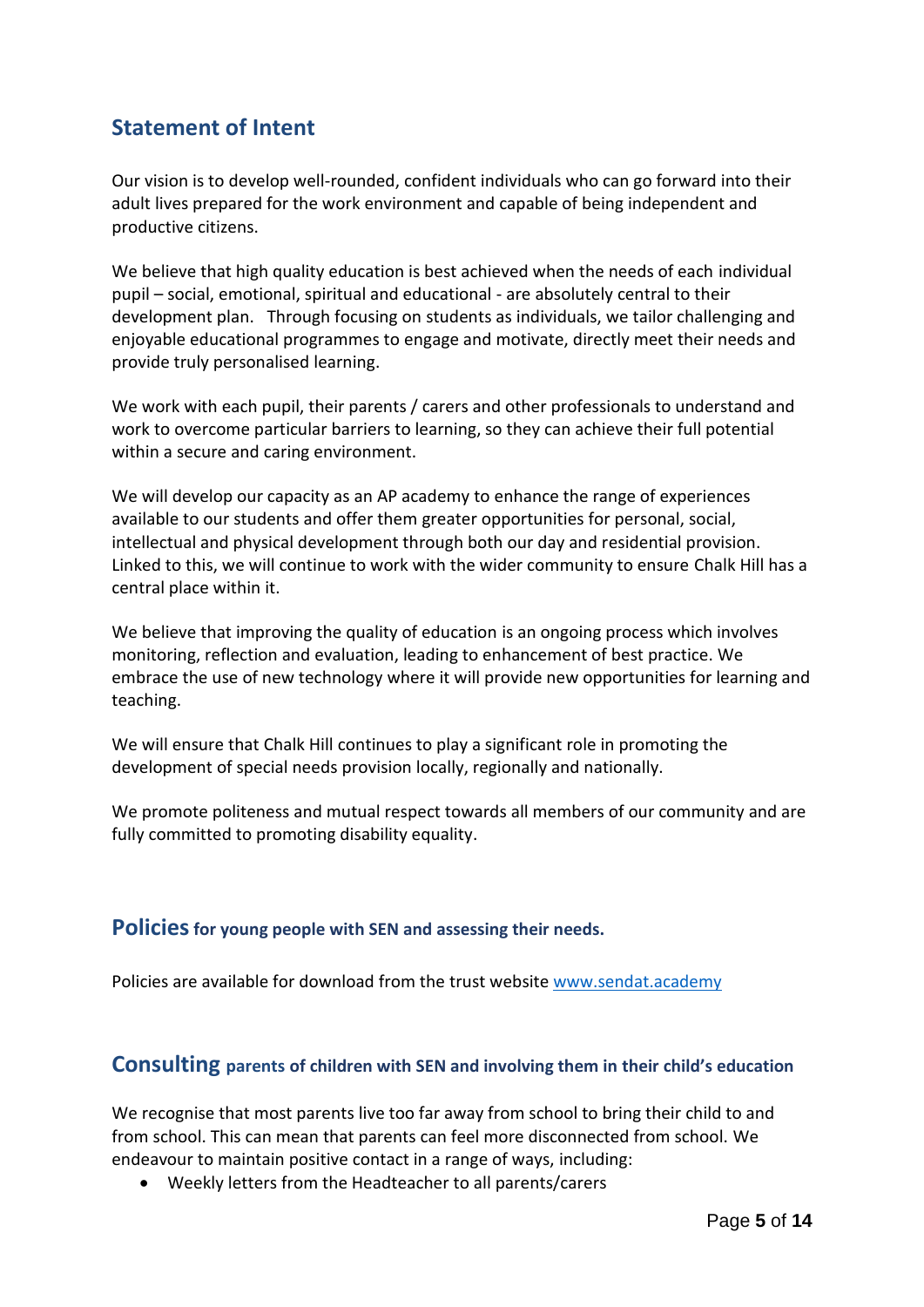- Phone calls and emails from class teachers to parents/carers
- Health and Social Inclusion Manager, who is available to parents/carers by phone throughout term time and often during school holidays will support with concerns and liaise with other agencies, visiting homes when necessary and appropriate.
- Regular events to which parents and carers are invited, such as Sports Day
- Website [www.sendat.academy/chalkhill/](http://www.sendat.academy/chalkhill/)

All students and their families will receive a termly report on progress which contains information about effort and progress.

There are at least 3 formal points of consultation:

- Termly placement review meetings
- Annual review of EHCP
- We welcome consultation and discussion outside these times. Parents and carers are welcome to contact the school office. Staff may not be able to take the call at that time but they will get back to you or you will be able to make an appointment.

#### <span id="page-5-0"></span>**Supporting parents and families**

We understand that having a child with additional needs can often be difficult. We arrange some sessions for parents to meet other parents in an informal manner. Sometimes these sessions have a presentation or discussion led by the school and at other times there is a more open forum.

# <span id="page-5-1"></span>**Arrangements for consulting young people with SEN and involving them in their**

**education.**

Students are consulted and involved in their education through:

- Taking an active part in their Annual Review.
- All students complete a one-page profile that supports their views at the Review.
- Older students are involved in completing a Moving into Adulthood plan as part of the annual review.
- There is a student council which meets regularly and is represented by every class.
- Students are always involved in the appointment of new members of staff, having their own interview panel and often participating in observed lessons/activities.
- There are many activities during breaks, lunch times and after school which students have the choice to take part in.
- All students accessing boarding take part in "house" meetings and discussions.
- Local Academy Board members conduct student perception interviews at least annually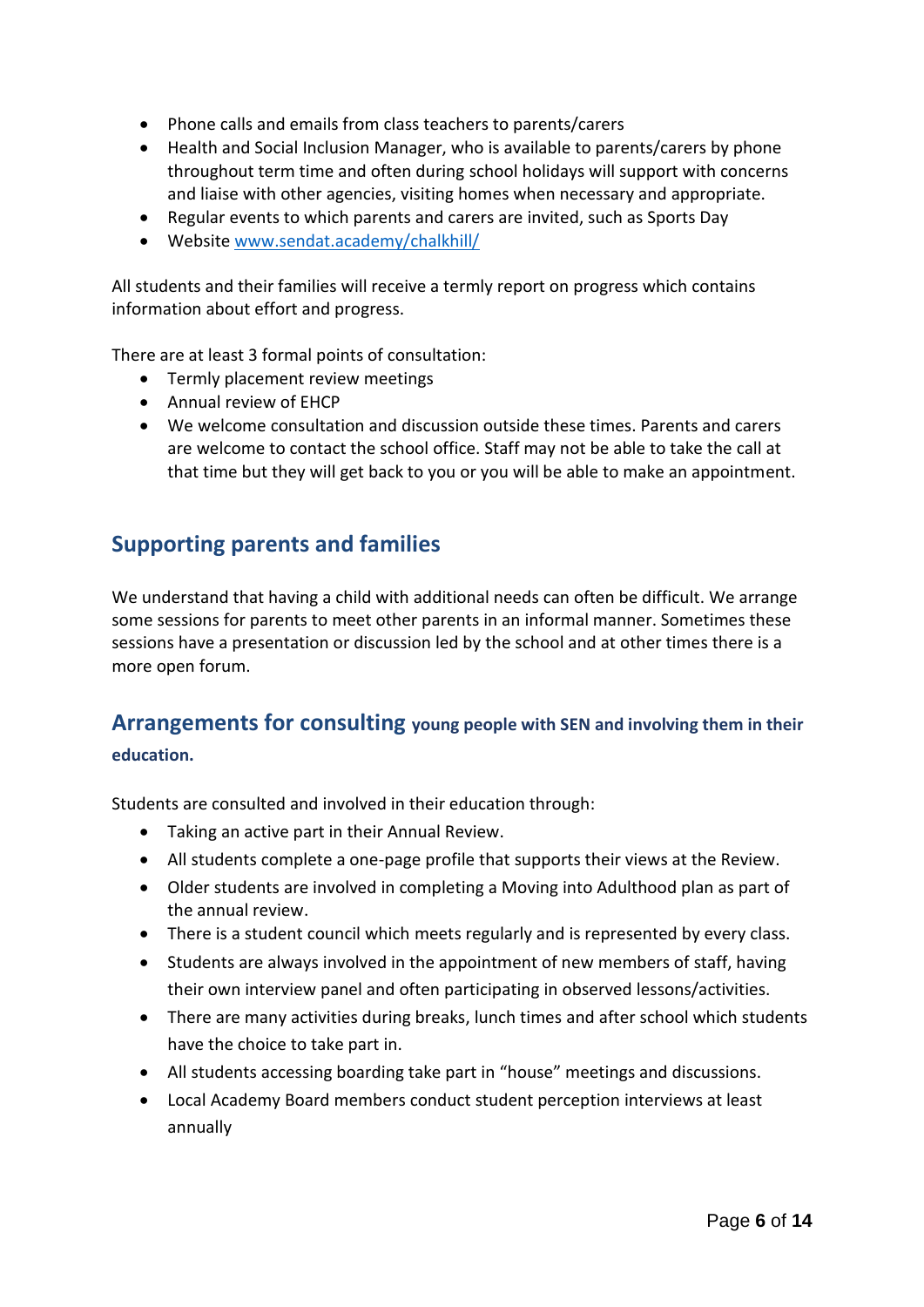# <span id="page-6-0"></span>**Arrangements for assessing and reviewing children and young people's progress towards outcomes.**

On admission each student will be assessed by the Lead Teacher academically and behaviourally (by the class teacher). A student profile and an Individual Learning Plan will be set up which is specific to the child's needs, including the outcomes of the student's Education Health Care Plan where applicable. A range of diagnostic and/or standardised tests are used to assess literacy, numeracy and social skills and appropriate education programmes are drawn up. Targets are set for each student and are reviewed half termly by the class teacher and support staff. Students follow a timetable based on the National Curriculum, including daily English and Maths lessons and a wide range of other subjects.

Student Assessment data is gathered on a half termly basis, and each child's progress in reading, spelling and mathematics is formally tested every 6 months. Progress against each child's ILP targets, linked to their EHCP outcomes are reviewed every half term and reported on at the termly placement meeting. Samples of pupils work in English and Maths are assessed and moderated half termly and termly in other subjects to ensure progress is being made. The progress is discussed at parents/carers events and annual reviews.

Class teachers, support staff and care staff all monitor the progress of students. If they are concerned about progress they will discuss this with other members of staff and interventions will be agreed.

In addition an Individual Risk Assessment/Behaviour Management plan will be drawn up for each student.

The importance of self – esteem and the central part it plays in the positive development of the individual underpins the support provided at Chalk Hill. Progress will also be measured through the student's ability to integrate socially both in and out of the AP setting. To this end Motional assessments are conducted on entry and termly thereafter to assess progress.

# <span id="page-6-1"></span>**Identification, Assessment and Provision of SEN**

## <span id="page-6-2"></span>**Identification of SEN**

Chalk Hill is committed to early identification of SEN and adopts a graduated response to meeting SEN in line with the SEND Code of Practice 2014. A range of evidence is collected through the usual assessment and monitoring arrangements and triggers for School Support are used for the identification of SEN.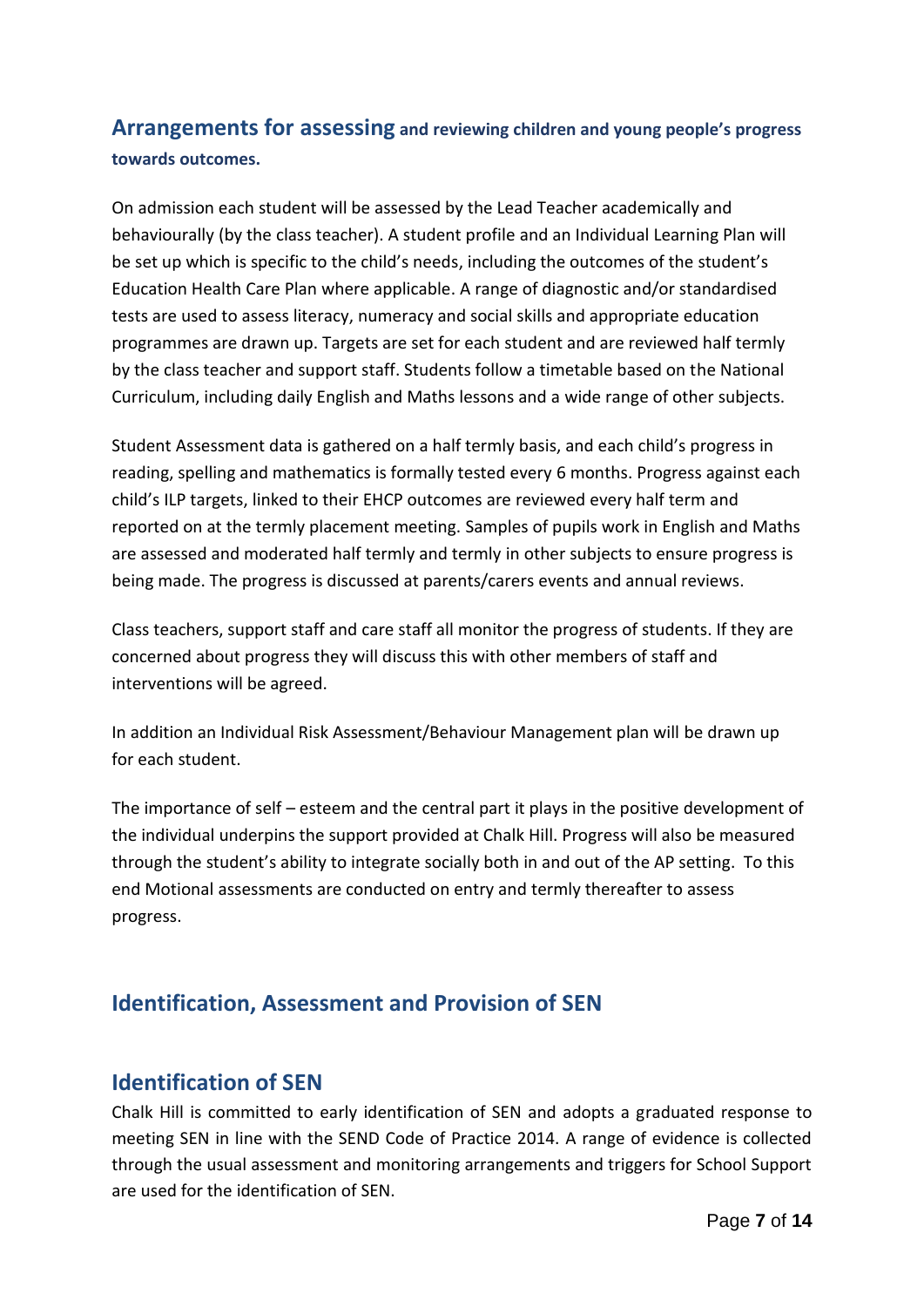The four broad categories of need as detailed in the SEND Code of Practice 2014 are:

- Communication and Interaction
- Cognition and Learning
- Social, emotional and mental health difficulties
- Sensory and / Physical needs

It is often the case that students have missed large amounts of school upon entry to Chalk Hill and thus may have limited evidence of ability or difficulties. The principle sources of information for identifying students SEN are:

- Information from parents/carers
- EHC plans and other records of SEN and provision from students' previous schools
- Information from Local Authority Officers
- Information from previous school and education provider
- Liaison with external agencies involved with individual students such as Social Care, Speech and Language Therapy, Occupational Therapy, Nurse Practitioners, CISS, CAMHS, etc.
- Assessments baseline, wide range of reading, numeracy, writing, spelling tests, on line assessments on entry
- Motional assessment on entry
- Placement plan for boarders

## <span id="page-7-0"></span>**Procedures for implementing EHC plans**

A referral for an EHC needs assessment may be requested by the child's parents/carers, school staff or someone acting on behalf of the child or anyone else acting in the interests of the child.

A referral from Chalk Hill will be made when a child continues to give cause for concern with evidence that strategies and programmes implemented have been in place for a reasonable period of time without success. This should ideally be done with the knowledge and agreement of the parent/ carer. The referral will be as laid down in the SEND Code of Practice 2014 and will be subject to an Annual Review.

#### <span id="page-7-1"></span>**Reviewing EHC plans**

This will involve at least an annual meeting with parents/carers to discuss and review the outcomes agreed in the EHC plan and to set new targets and respond to any changes in progress or circumstances. This will take the form of a Person Centred Review and will take place on an annual basis or more frequently if the child's needs or circumstances change. From Year 9 the annual review includes the development of a Moving into Adulthood plan. This is drafted in consultation with the student and their parents/carers/ carers and the focus will be on the need to provide opportunities to experience the world of work and prepare for future training or employment.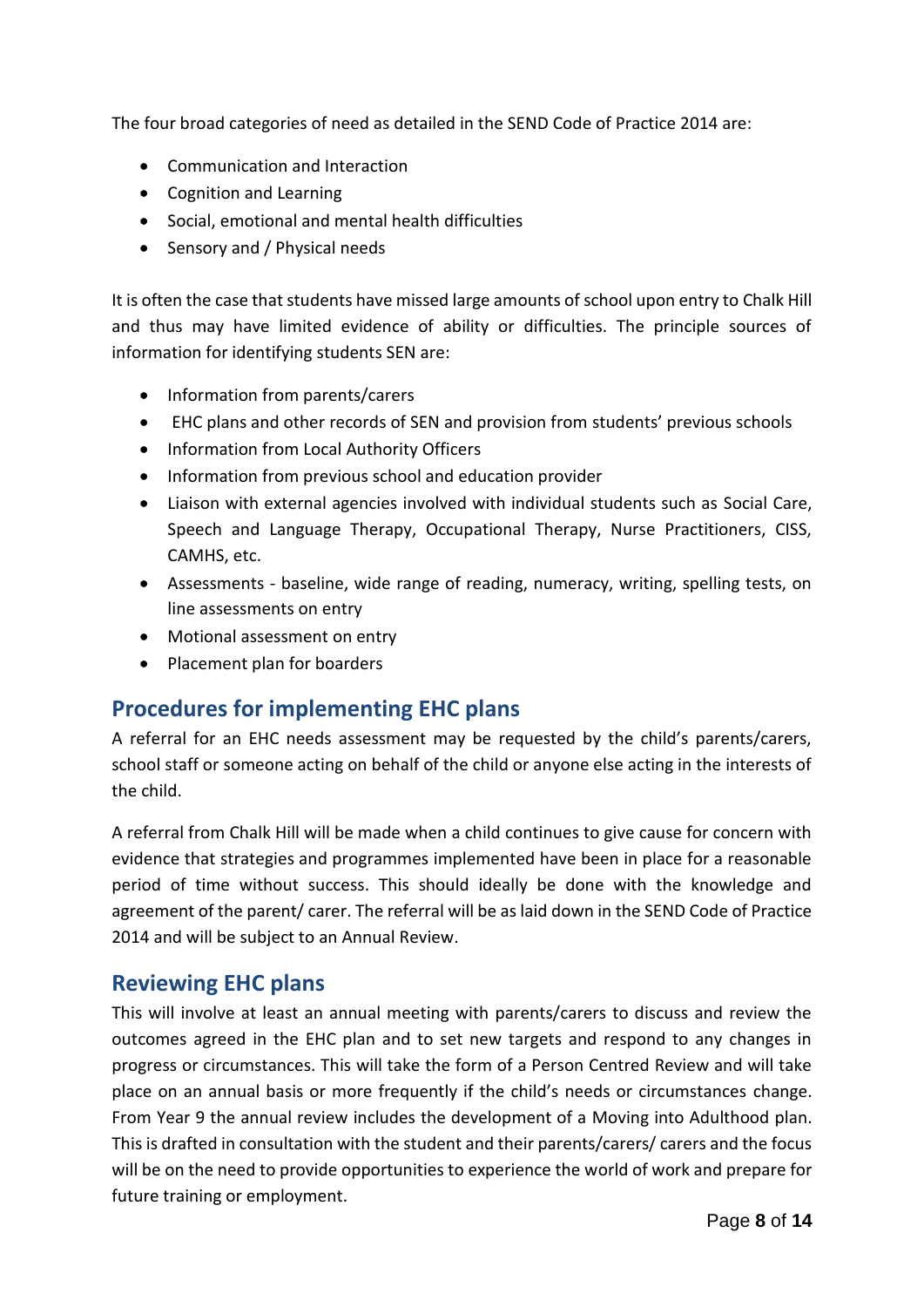Termly Placement Review meetings are held for all students at Chalk Hill, involving the student, parents/carers and dual-registered school where applicable. Where students have an EHC Plan this will also serve as an interim review.

# <span id="page-8-0"></span>**Arrangements for supporting moving between phases of education and in preparing for adulthood.**

As young people prepare for adulthood, outcomes should reflect their ambitions, which could include higher education, employment, independent living and participation in society

We understand that students moving class, Key Stage or school can feel anxious. For all new students to the Academy we offer transition arrangements that include staff visiting new pupils in their present school, visits to Chalk Hill with parents/carers and often with staff from the school and taster sessions.

When it is time for a student to move from Chalk Hill to mainstream provision we work closely with the receiving school and parent/carer, sending our staff to work with the student so they make a structured and supported integration.

Occasionally teachers and other professionals may feel that Chalk Hill is not best meeting the needs of a student. This will be discussed with parents/carers at an early stage. If there is agreement the school may work with the Local Authority to plan more suitable provision. Where a student is to move from Chalk Hill to alternative provision we will work with the new placement to provide opportunities for safe and supported transition.

#### <span id="page-8-1"></span>**Approach to teaching children and young people with SEN**

There are many approaches that Chalk Hill staff will use and the school continuously explores and investigates the latest research and innovative ways of engaging and teaching. There are some basic elements with characterise teaching and learning at Chalk Hill:

- Small classes usually 6- 8 students.
- High ratio of staff, usually 1 teacher and 1 Teaching Assistant per class.
- Differentiation of the material so that those more able are stretched and those who need more time to consolidate are equally catered for.
- Small steps in learning are planned so that students can feel that they are successful in learning.
- Experiential learning
- Learning outside the classroom
- Targeted one-to-one and small group intervention to support literacy and numeracy.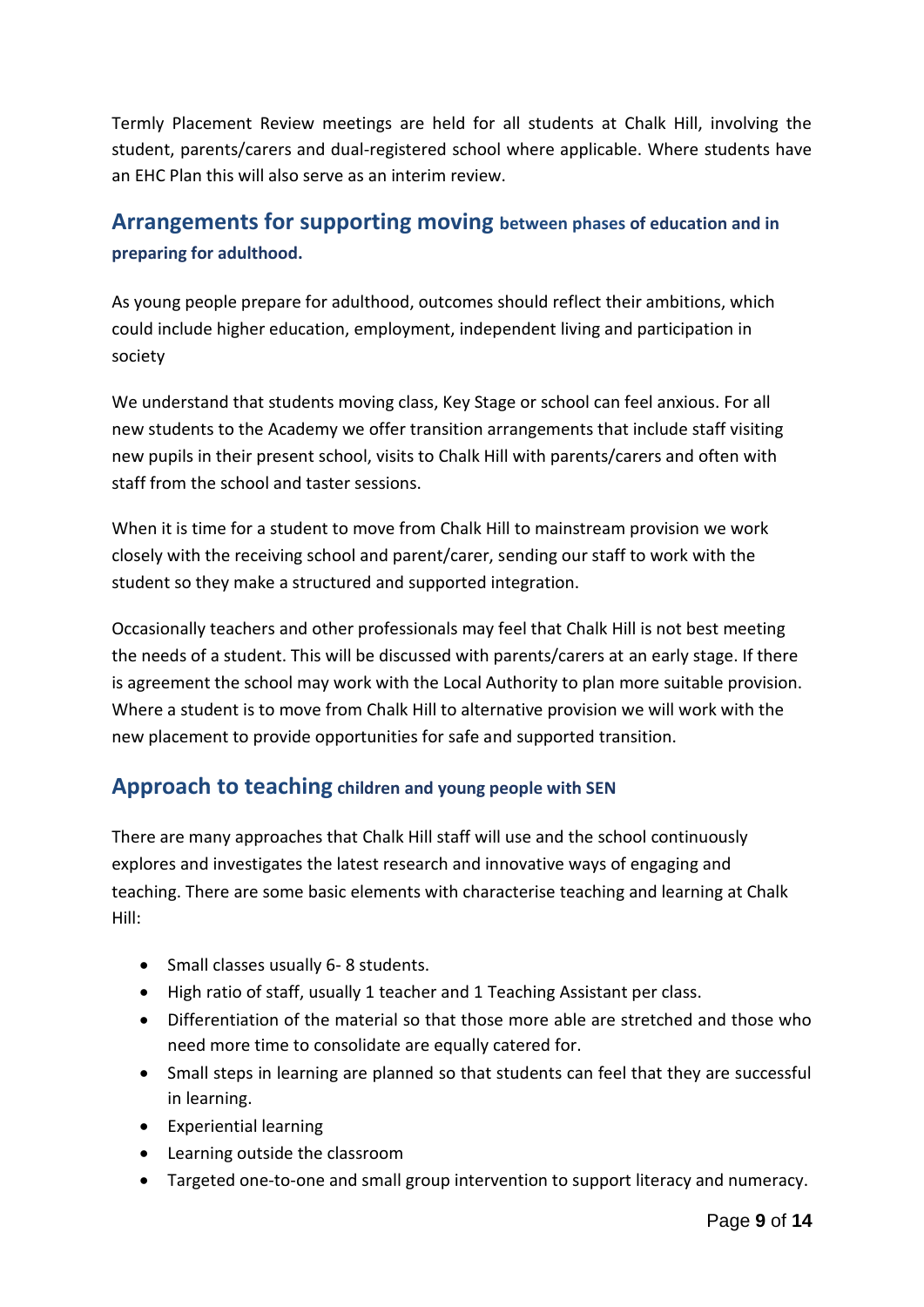- Consolidation/repetition of learning, but usually in a different context or situation that give students the opportunity to demonstrate they have learnt or require more support.
- Assessment which is ongoing, consistent and provides feedback for the next steps in learning.

Equality of access to the curriculum and activities. We have a can do attitude and work to support students engaging with everything the school does including sports and trips/visits.

# <span id="page-9-0"></span>**Adaptations that are made to the curriculum and the learning environment of children and young people with SEND**

Staff review the curriculum regularly to check its appropriateness for the students. The philosophy is one of "stage not age" where we aim to deliver the curriculum that is most appropriate for their current learning needs.

The curriculum has a strong emphasis on developing life skills which has been further enhanced by the introduction of the ASDAN qualifications across a range of subjects and in residential activities:

- Reading and writing, functional literacy.
- Maths, functional numeracy especially telling the time and use of money.
- Independence, developing ways to do more for themselves and keep themselves safe.
- Life skills

Chalk Hill was purpose built as a residential facility and as a county-wide resource, admitting students from all over Suffolk.

All classrooms have interactive whiteboards.

Specialist facilities and equipment:

- Food/ Science/ Art room
- Student Computers in all classrooms
- Nurture classroom with fitted kitchen area and outdoor learning area
- Outside play areas Hard surface and field
- Outdoor classroom, wilderness garden
- 1:1 / small group Intervention Room
- Time Out / self-regulation room (Lighthouse Room)
- Student Support Room (the Cabin)
- Forest school area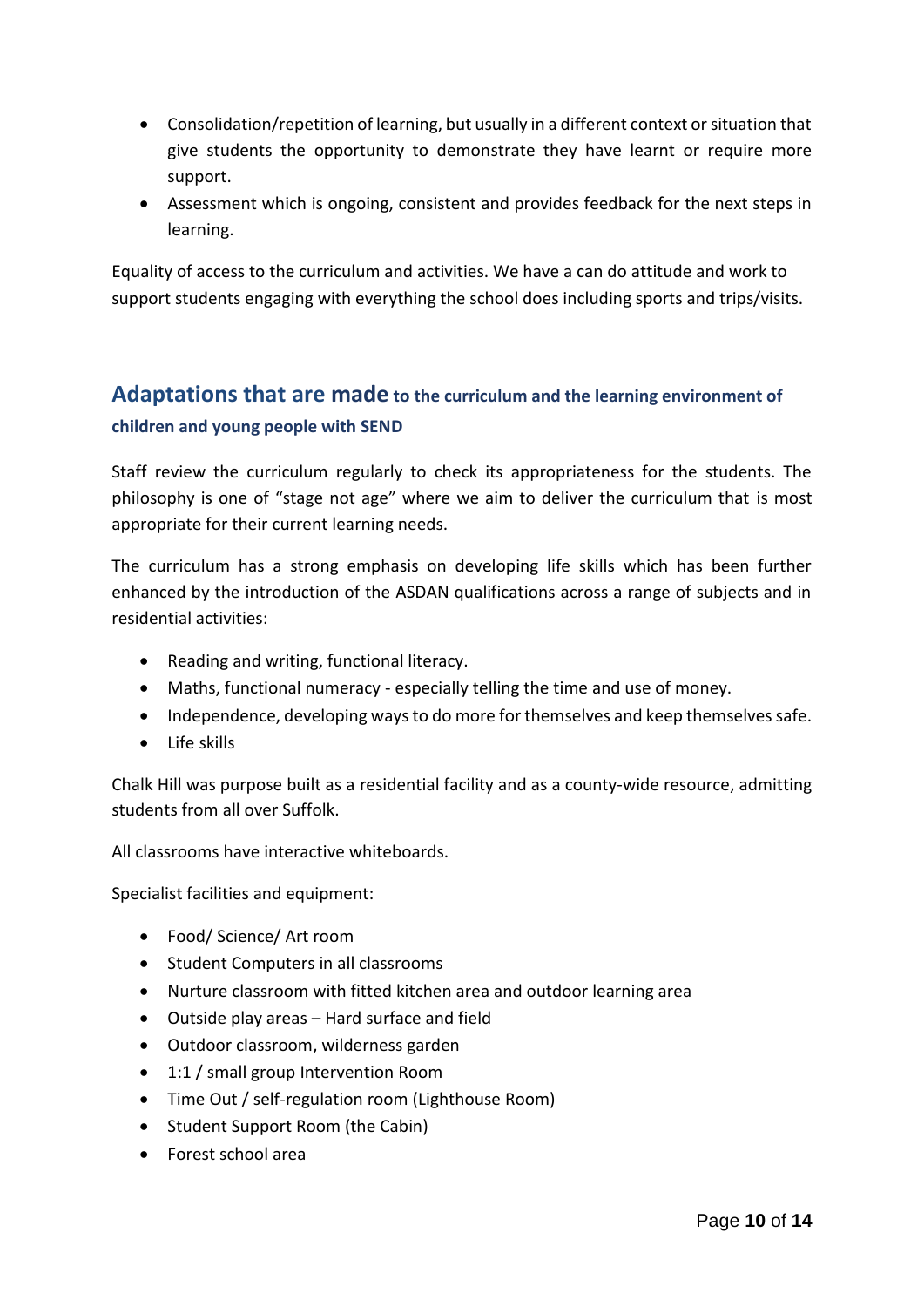# <span id="page-10-0"></span>**Residential Provision**

Chalk Hill is the only AP provider with its own residential provision. There are 12 beds available Monday to Thursday night. Most students board all week but some are day students, and others combine boarding with returning home during the week. Each boarder has his own room. Boarding is identified for specific purposes which are many and various but include:

- Supporting engagement with learning away from the adverse impact of home and/ or community life.
- Work on independence and life skills.
- Supporting personal hygiene and care.
- Supporting engagement in extra-curricular and social activities swimming, cinema trips, cookery, ten pin bowling, etc.
- Supporting attendance.
- Are in the care of the Local Authority and need some additional support.

<span id="page-10-1"></span>**Expertise and training of staff** to support children and young people with SEN, including how specialist expertise will be secured.

Chalk Hill caters for a diverse range of learning needs. As such, staff have a broad range of skills to work with students. All staff are experienced, suitably qualified and competent to meet the children's needs. All staff receive ongoing training through professional development days and through the Appraisal system they can access other relevant areas of training. The School Development Plan sets out the main themes for training of staff. Where a new condition or need arises training is delivered to staff as appropriate.

Training may be:

- In house, as part of ongoing work
- During staff meetings
- During Professional Development Days
- Locally sourced within the county
- National training

Additional and specialist expertise:

- Educational Psychology
- Child and Adolescent Mental Health Service (CAMHS)
- Social Care
- Disability nursing team
- LA specialist advice
- Youth Justice service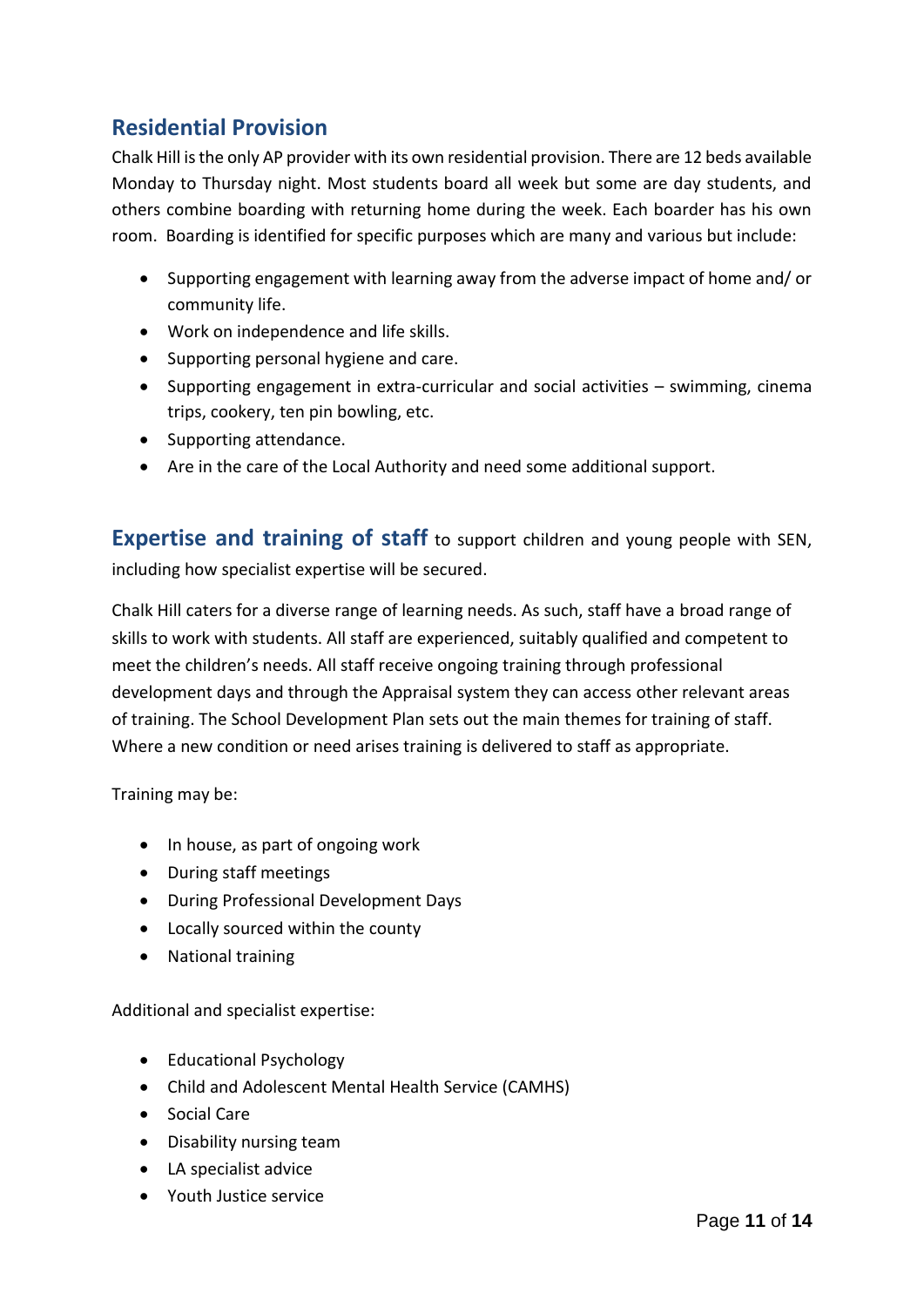# <span id="page-11-0"></span>**Evaluating the effectiveness** of the provision made for children and young people with SEN

Chalk Hill has robust systems at all levels to reflect on and evaluate the effectiveness of the provision. This runs through from teachers to senior leadership and governance.

Since November 2019 Chalk Hill has been part of SENDAT multi academy trust. Governance teams are well trained and informed. Directors are responsible for the whole SENDAT trust. The Chalk Hill Local Advisory Board is delegated responsibility for the curriculum and standards. Full details of Governance teams are available on our websites [www.sendat.academy](http://www.sendat.academy/) and [www.chalkhill.sendat.academy](http://www.chalkhill.sendat.academy/) .

The Governance members receive reports including termly detailed reports, School Self Evaluation and the School / Trust Development Plan.

SENDAT engages consultants as appropriate to provide it with impartial advice. Most notably this is to support the Performance Management of the Headteacher / CEO.

## <span id="page-11-1"></span>**How are students enabled to engage in activities?**

There is a broad range of opportunities available and careful consideration is given to ensure that there are physical activities and those which cater for students who do not enjoy physical activity. The curriculum is supported with many educational visits. These are mostly local opportunities and where activities/ visits are directly associated with the curriculum they are provided at no charge.

Where activities are "enrichment" (that is to say, in addition to the core offer that is provided as part of the national Curriculum) parents/carers may be asked for a contribution. Please see our Charging and Remissions Policy

We are committed to offering a range of activities and visits to our boarding students which are also regularly open to our day boys.

Examples of activities and visits include:

- Summer residential camp
- Sporting competitions
- Horse riding
- Swimming
- Den Building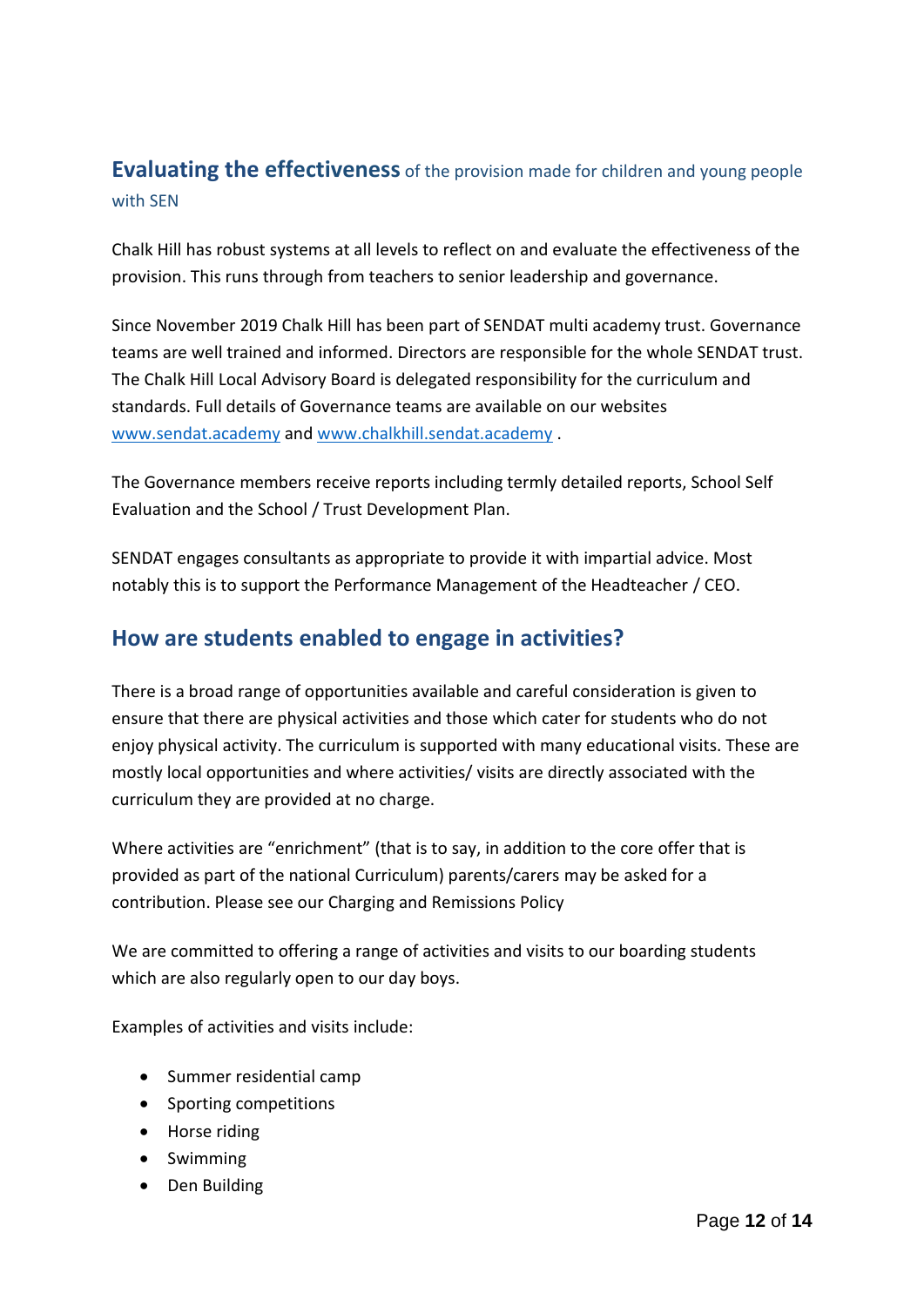- Forest Schools
- Fishing
- Crabbing
- Arts and Crafts
- Day Trips (Jimmy's Farm etc)

#### <span id="page-12-0"></span>**Pupil Premium**

Chalk Hill makes good and innovative use of Pupil Premium funding. It supports many trips, additional resources and training. It also covers the cost of free school meals. There is a detailed report available on the website.

## <span id="page-12-1"></span>**Transport to school**

Transport, where necessary, is provided by the Local Authority. Please see their policy. <http://www.suffolkonboard.com/home-to-school-transport/>

# <span id="page-12-2"></span>**Support for improving emotional and social development.**

All students receive PSHE (Personal Social Health Education) under the umbrella of HEROES. The small class size means that all staff have time to really "get to know" students and support them as appropriate. Zones of Regulation is taught and used across the school.

Students can be referred to an Art Psychotherapist who is available on site every week. We also offer Drawing and Talking therapy, 1:1 sessions on emotional literacy, and have staff who are trained as Trauma Informed Schools practitioners, and can offer therapeutic interventions for individuals and groups. We will also deploy sand and lego therapy, outdoor therapy, use of pets as therapy.

There is a clear system for referring students for further support. Initially in-house support, which may include additional mentoring time with an identified member of staff, and support from the Student Support Team.

All staff are vigilant for the signs of bullying and this is taken very seriously at all levels. Staff meet every day for briefing and de briefing to ensure that student concerns are shared and appropriate support and consistent strategies are put in place in a timely manner.

<span id="page-12-3"></span>**How the school involves other bodies,** including health and social care bodies, local authority support services and voluntary sector organisations.

Chalk Hill works very closely with other professionals. Safeguarding is of the highest concern. All the Senior Leadership team take active roles to ensure robust safeguarding measures and